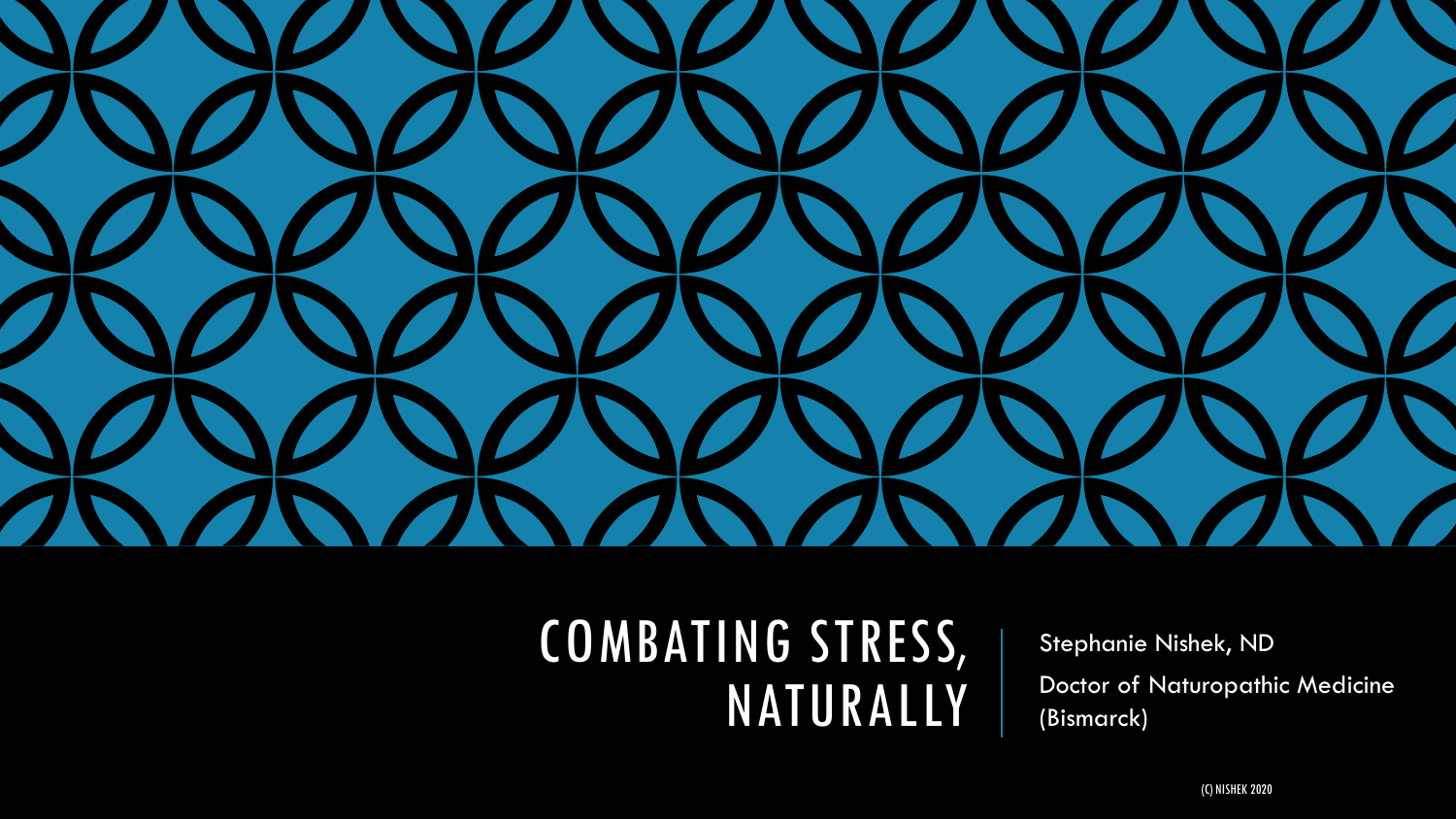## STEPHANIE NISHEK, ND

Bachelors of Science, University of North Dakota – 2006

Doctorate in Naturopathic Medicine, Southwest College of Naturopathic Medicine & Health Sciences (SCNM) – 2010

Licensed and Practicing since 2010 (AZ & ND)

Dakota Natural Health Center (Bismarck) Inner Reflection Holistic Health Center (Minot)



Mom of two  $\odot$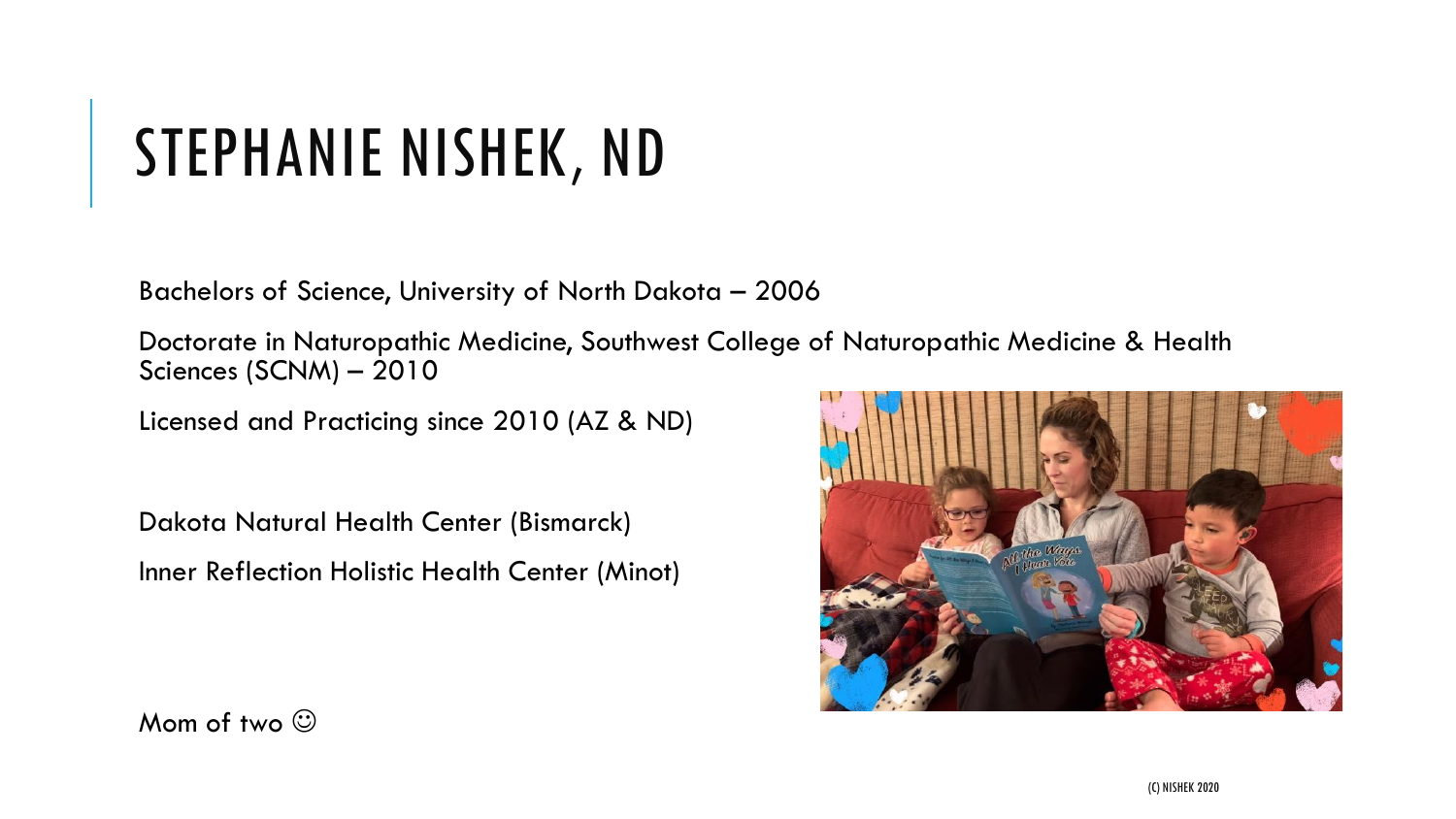## WHAT DOES STRESS DO FOR US?

Short term effects (benefits):

- **Increase alertness/focus**
- Promote safety/survival ("Fight or Flight")
- Increase blood sugar (available energy)
- **Increase blood flow**
- Reduce appetite
- **Increase thirst**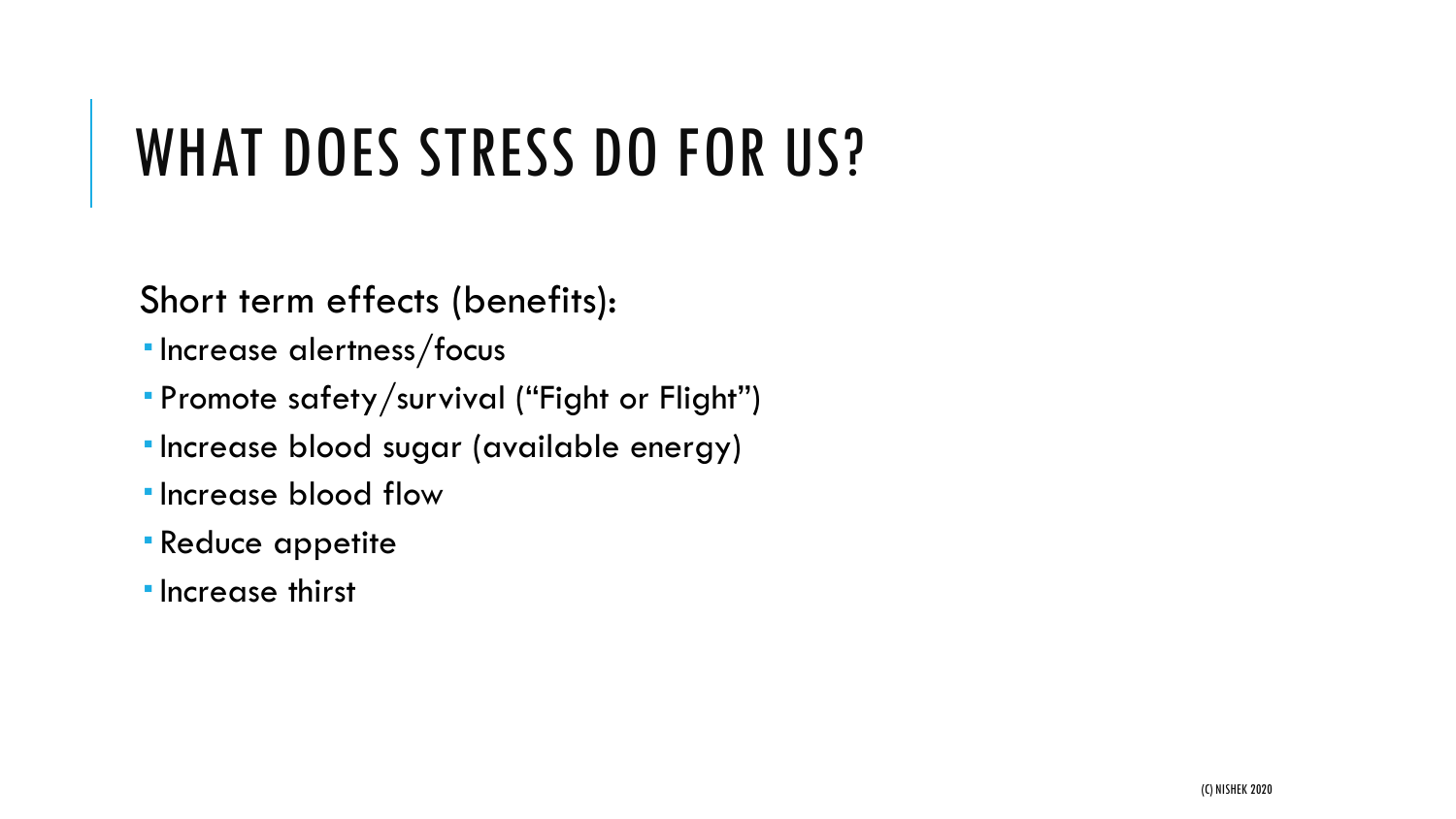## WHAT DOES STRESS DO TO US?

Long term effects (downsides):

- Hypervigilance: anxiety, paranoia, insomnia, irritability
- Hypovigilence: depression, sluggish, disoriented, "don't care"
- Increased body fat percentage (belly fat)
- Inhibited libido
- **Impaired digestion**
- Possible hair thinning, thyroid downregulation
- $\blacksquare$  Increased risk of leaky gut/dysbiosis
- **Impaired immune system function**
- Aches/pains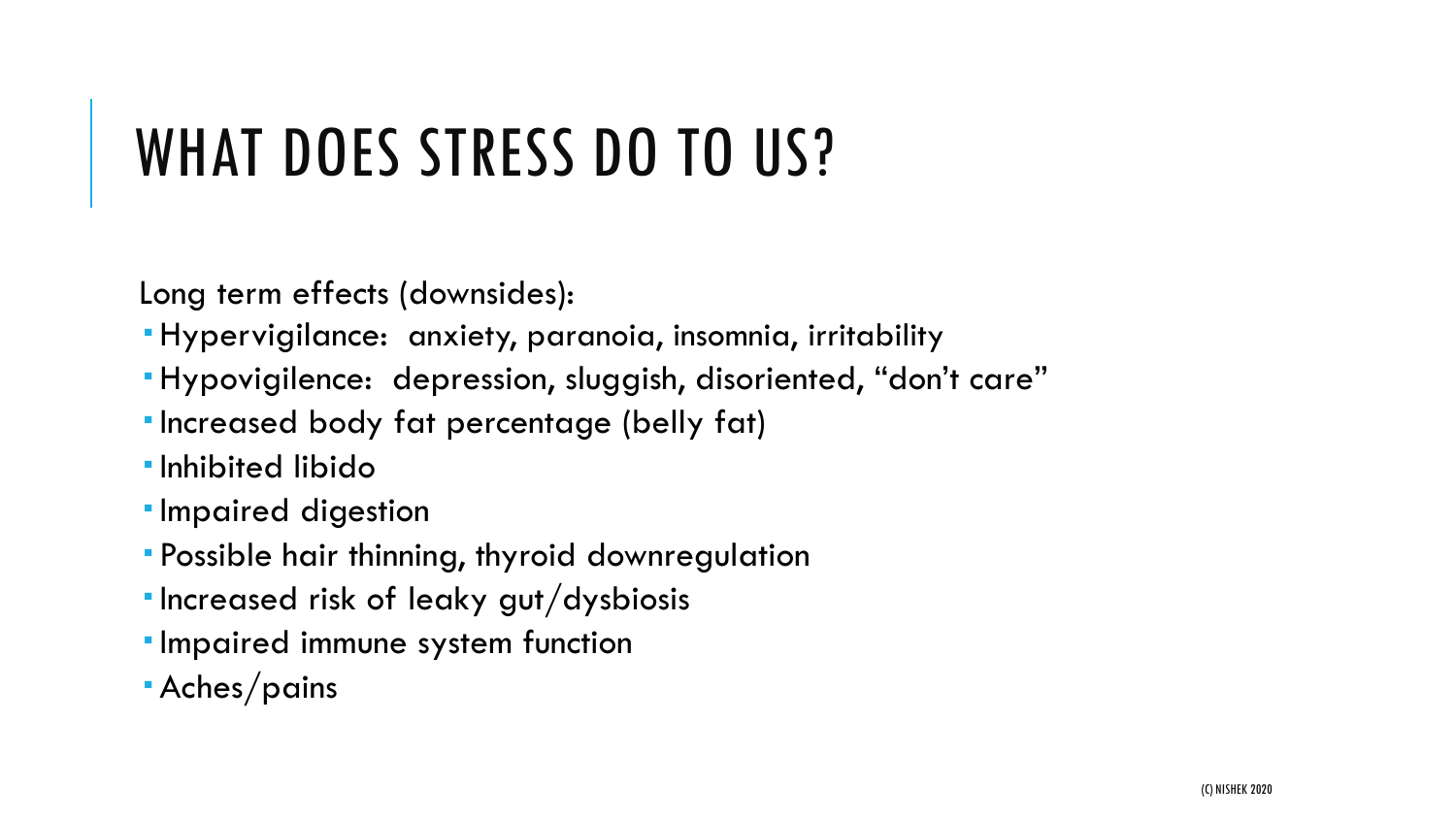# QUESTION: WHAT'S THE OPPOSITE OF "FIGHT OR FLIGHT?"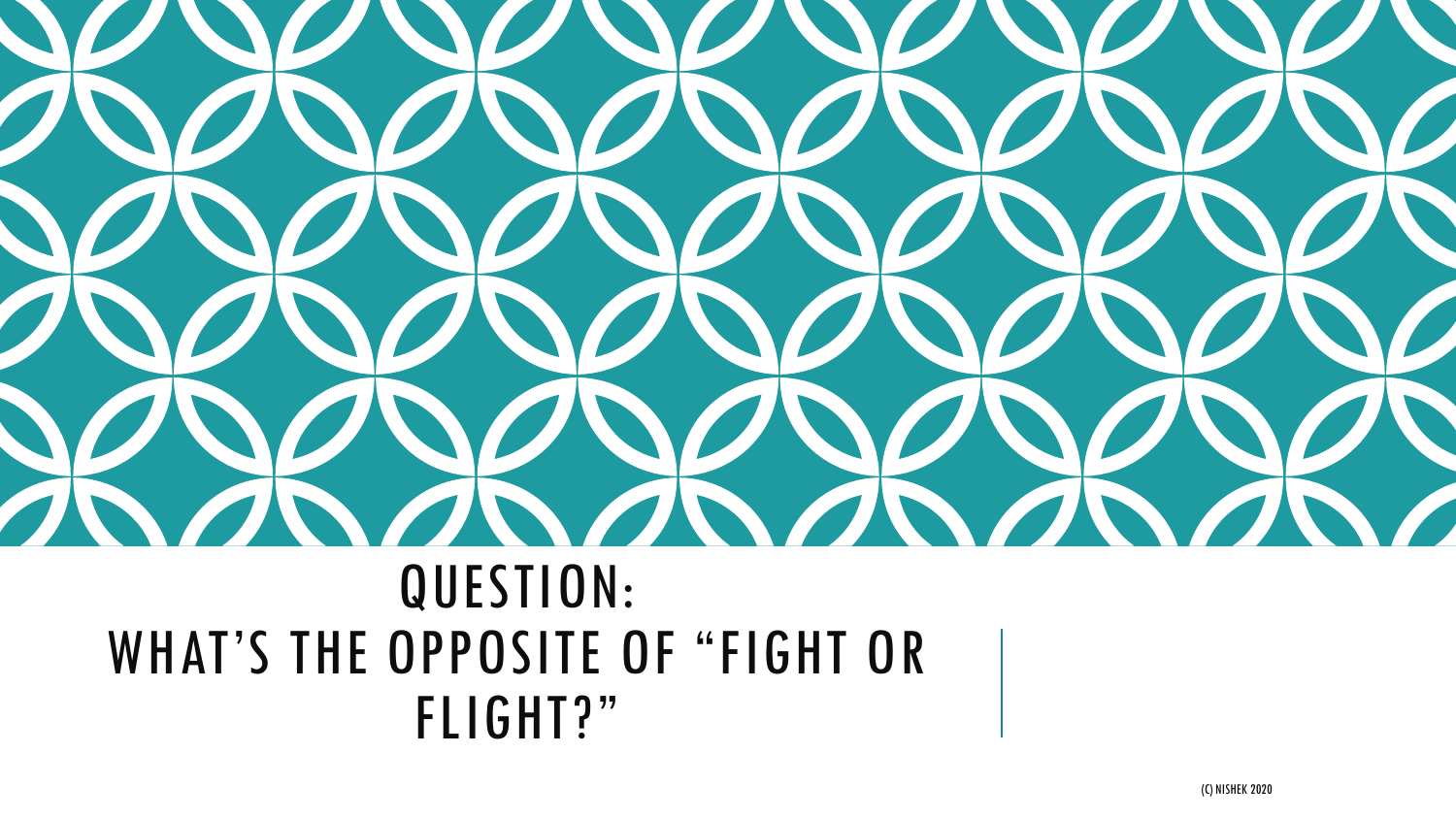

## REST & DIGEST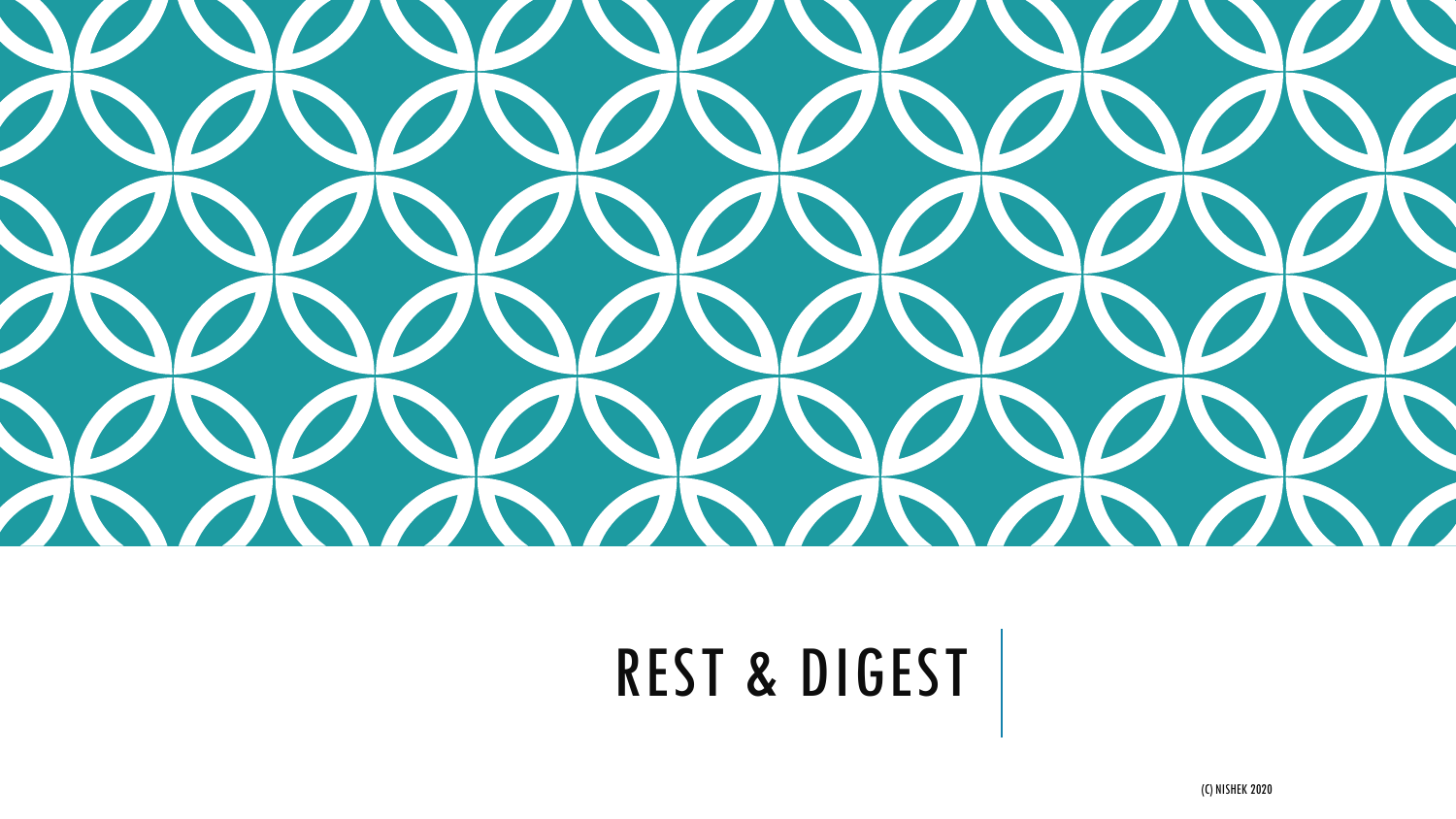## SLEEP HYGIENE

NO TV IN BEDROOM

Cool bedroom

Dark bedroom

Regular hours (even on weekends)

If you have trouble sleeping:

- No screens 2-hours before bed
- Bedtime routine: tea, gentle movement (yoga, stretching, walking), warm bath or shower, prayer/meditation, etc.
- Use high intensity exercise earlier in the day
- Balanced evening meal and then only water or small protein-rich snack close to bedtime
- Avoid sweets and alcohol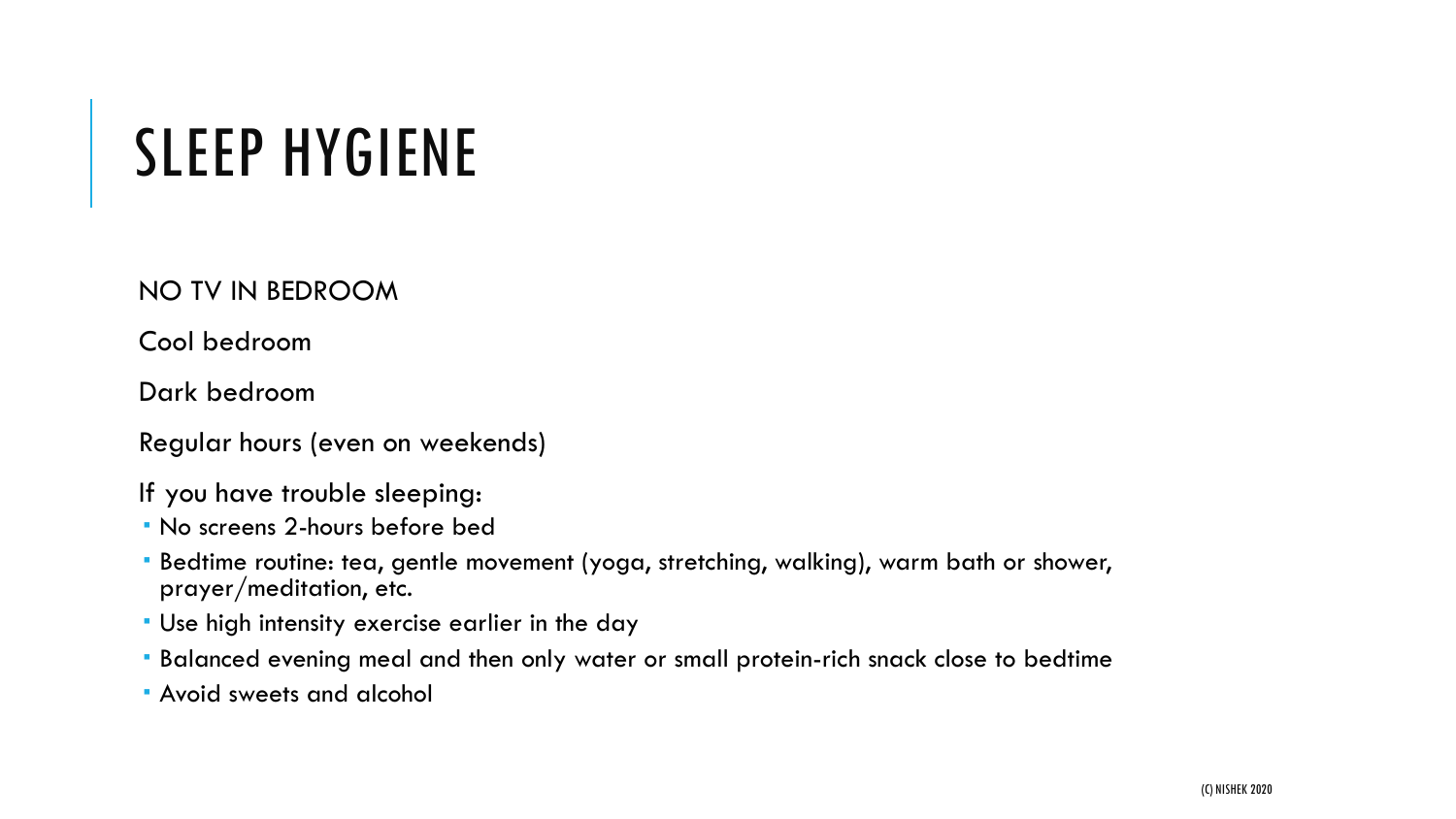## WORRY/CYCLICAL THOUGHTS?

Guided meditation

Journaling

Keep a Post-It pad by your bed

Prayer

Routine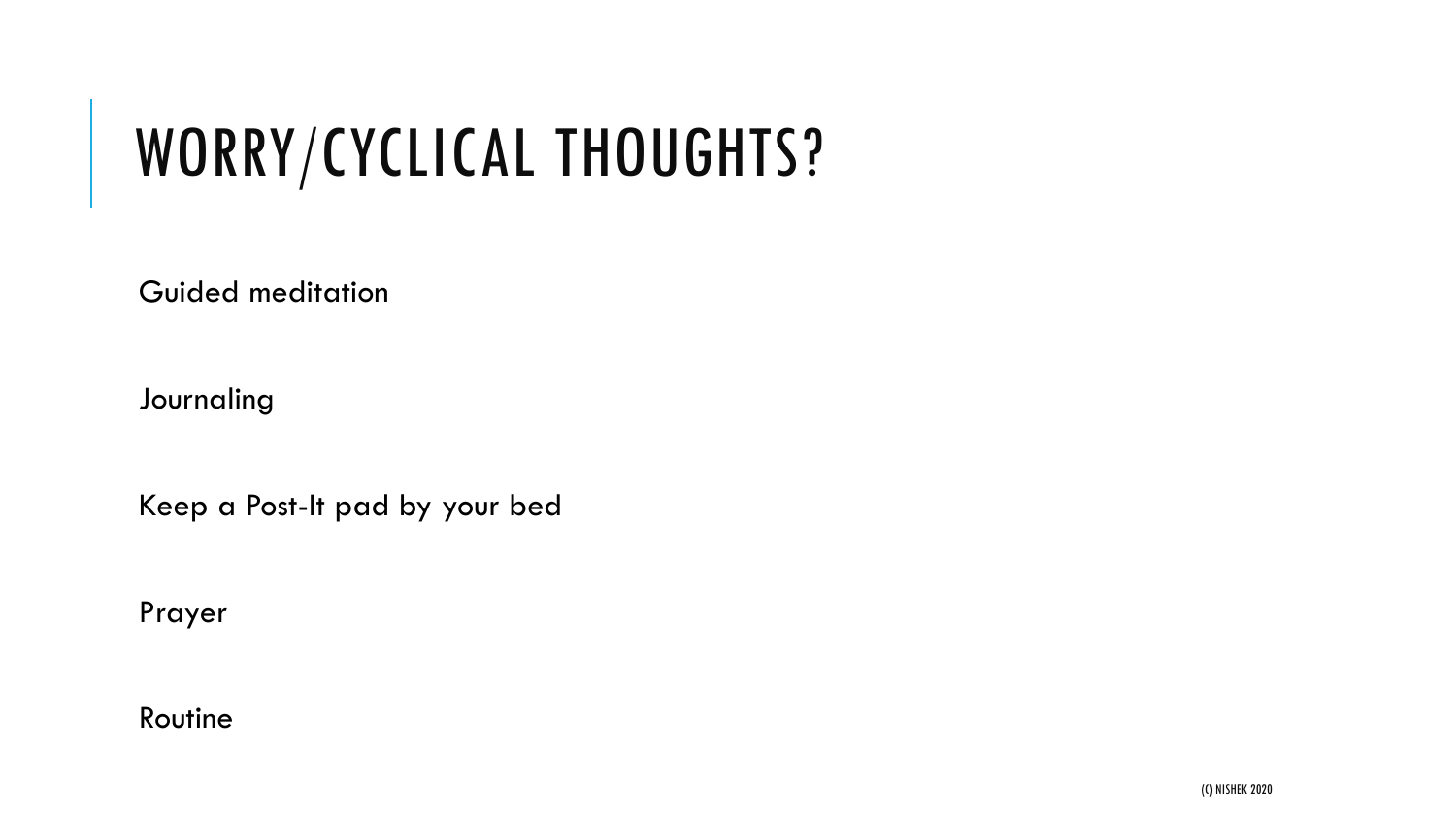## NUTRIENTS/ANTIOXIDANTS

- Melatonin 1-5 mg (sustained release also available)
- **Inositol L-theanine**
- Glycine
- GABA w/ L-theanine ("Zen")
- Magnesium GLYCINATE or L-THREONATE
- Tryptophan or 5-HTP (\*CAUTION\*)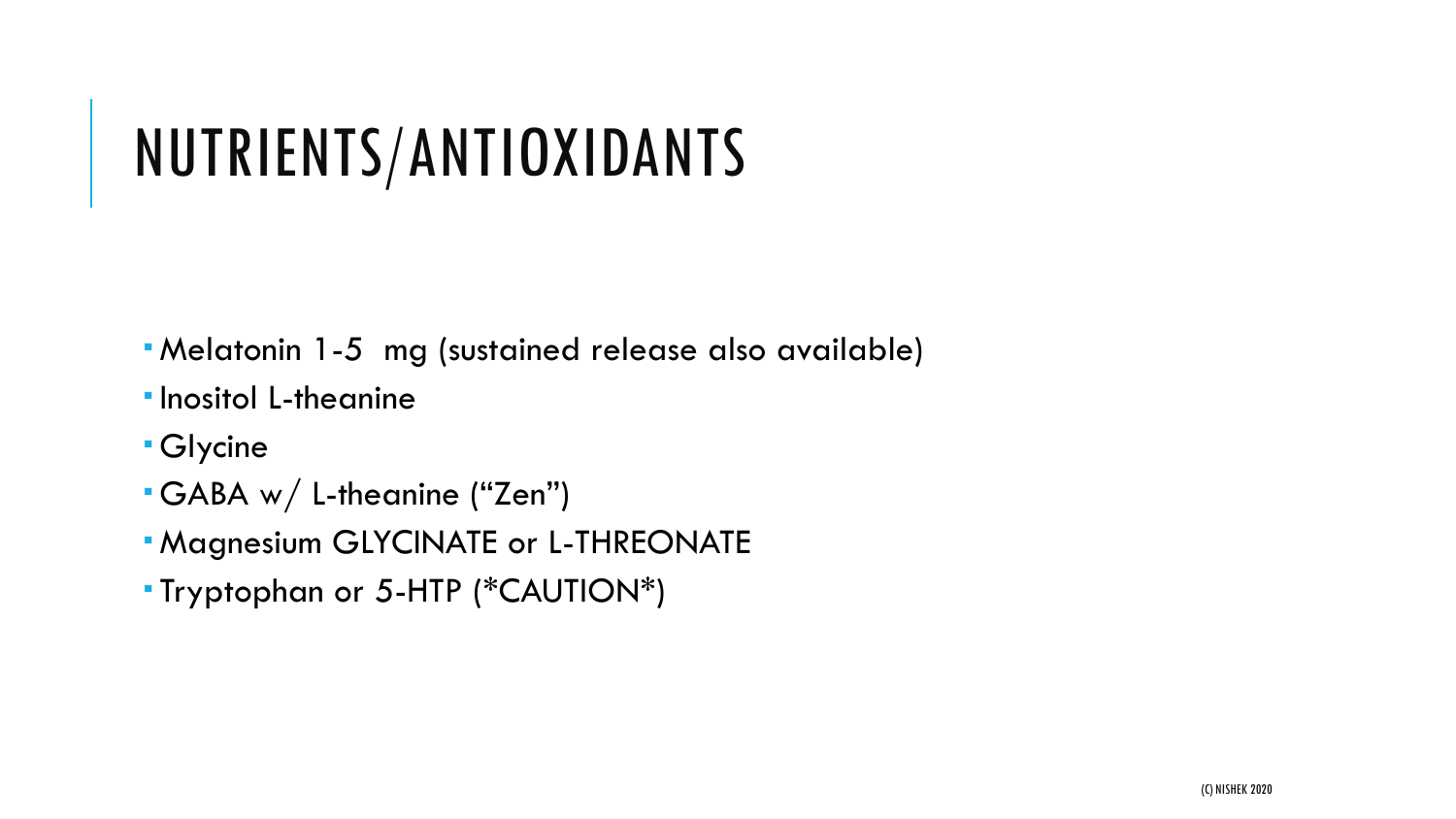## BOTANICAL S

- Chamomile
- Passionflower
- Valerian
- Kava kava
- Lemon balm
- Lavender

CBD



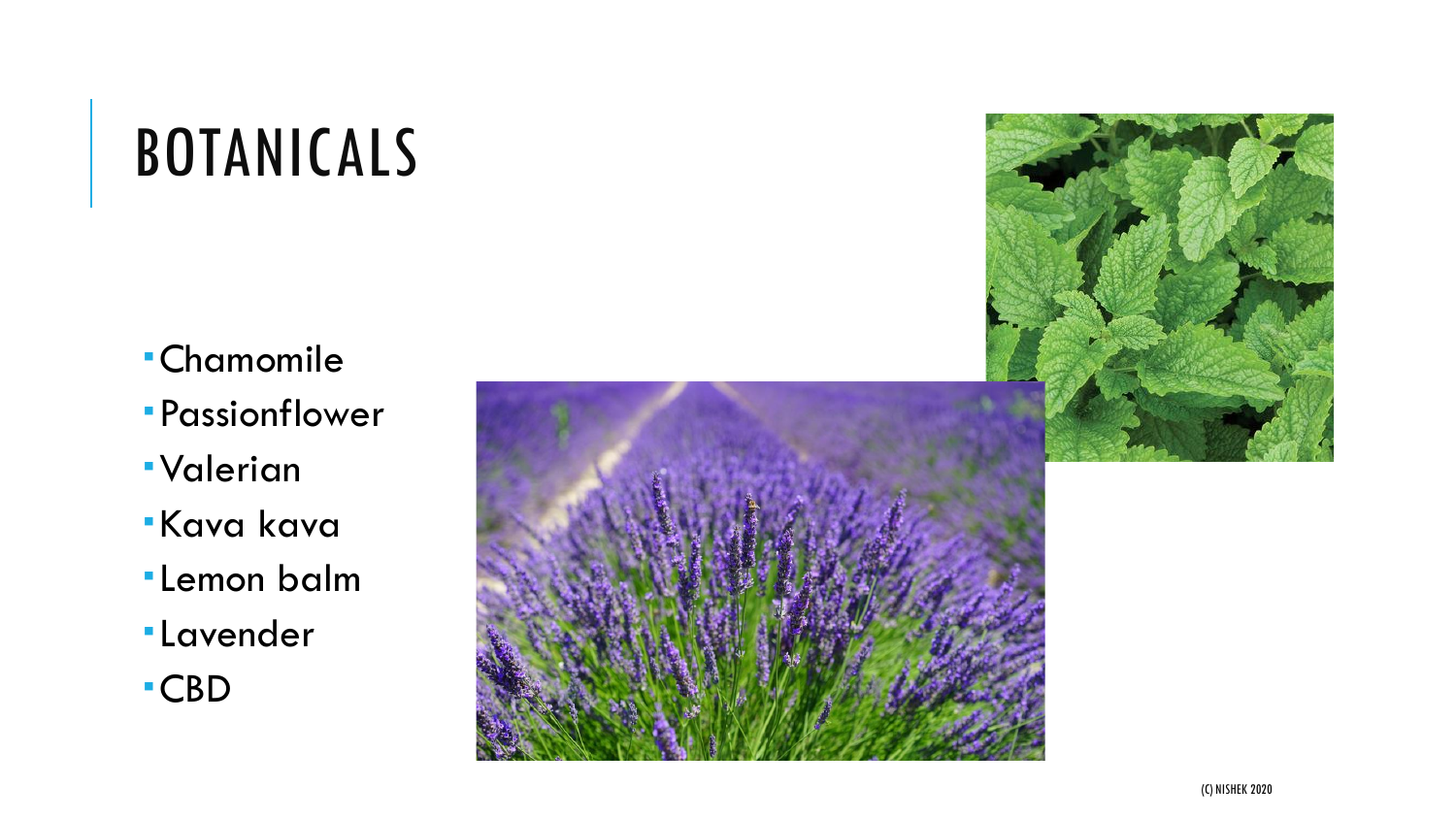## TRY GOLDEN MILK

1 C almond milk

 $\frac{1}{4}$  C coconut cream

1 tsp turmeric powder

 $\frac{1}{2}$  tsp cinnamon

 $\frac{1}{4}$  tsp ginger

 $\frac{1}{4}$  tsp vanilla

Warm almond milk & coconut cream on stovetop, bring to boil, then reduce to simmer. Whisk in all spices and vanilla. Sweeten slightly, if needed (honey, stevia).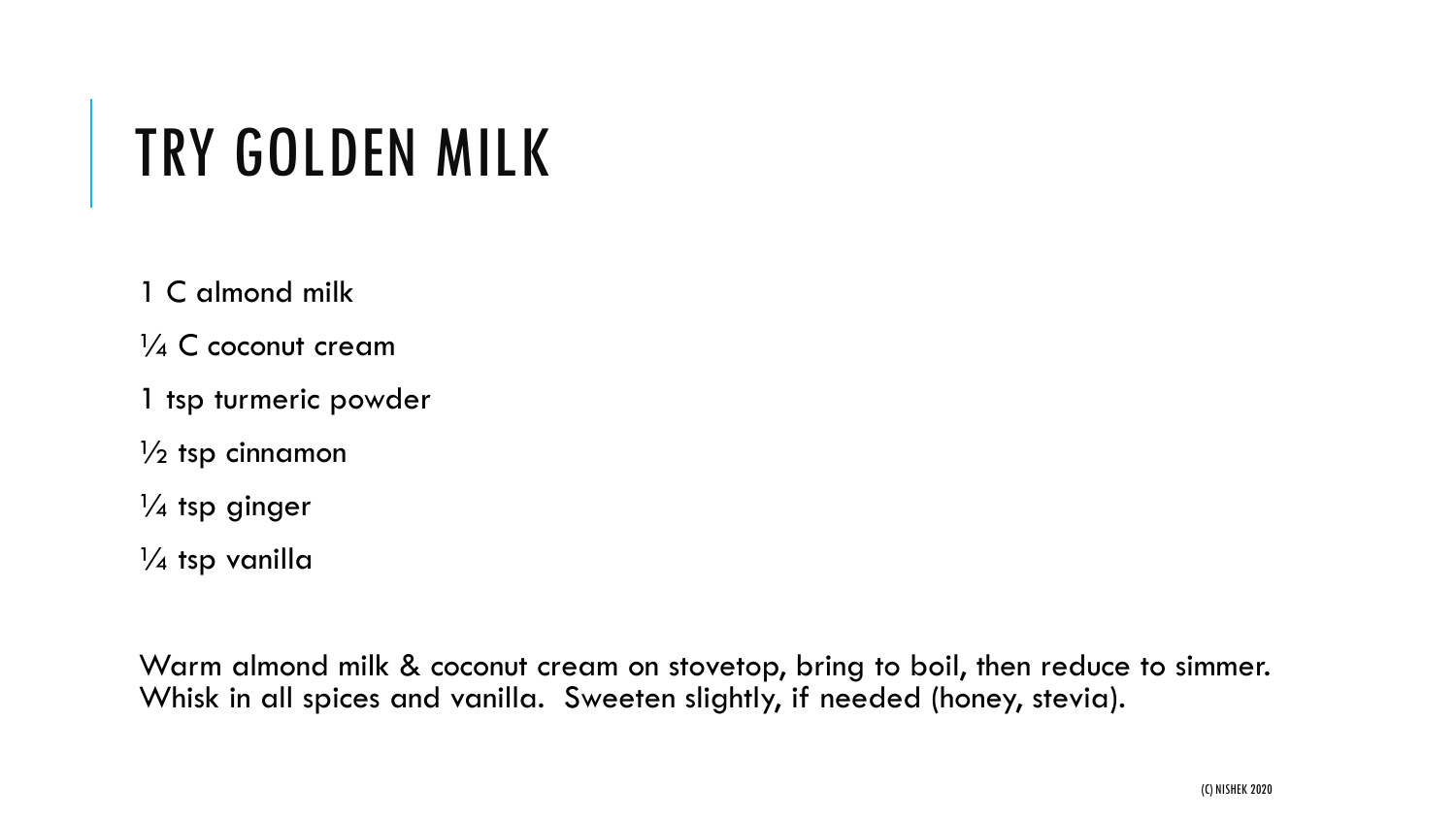

## DAYTIME STRESS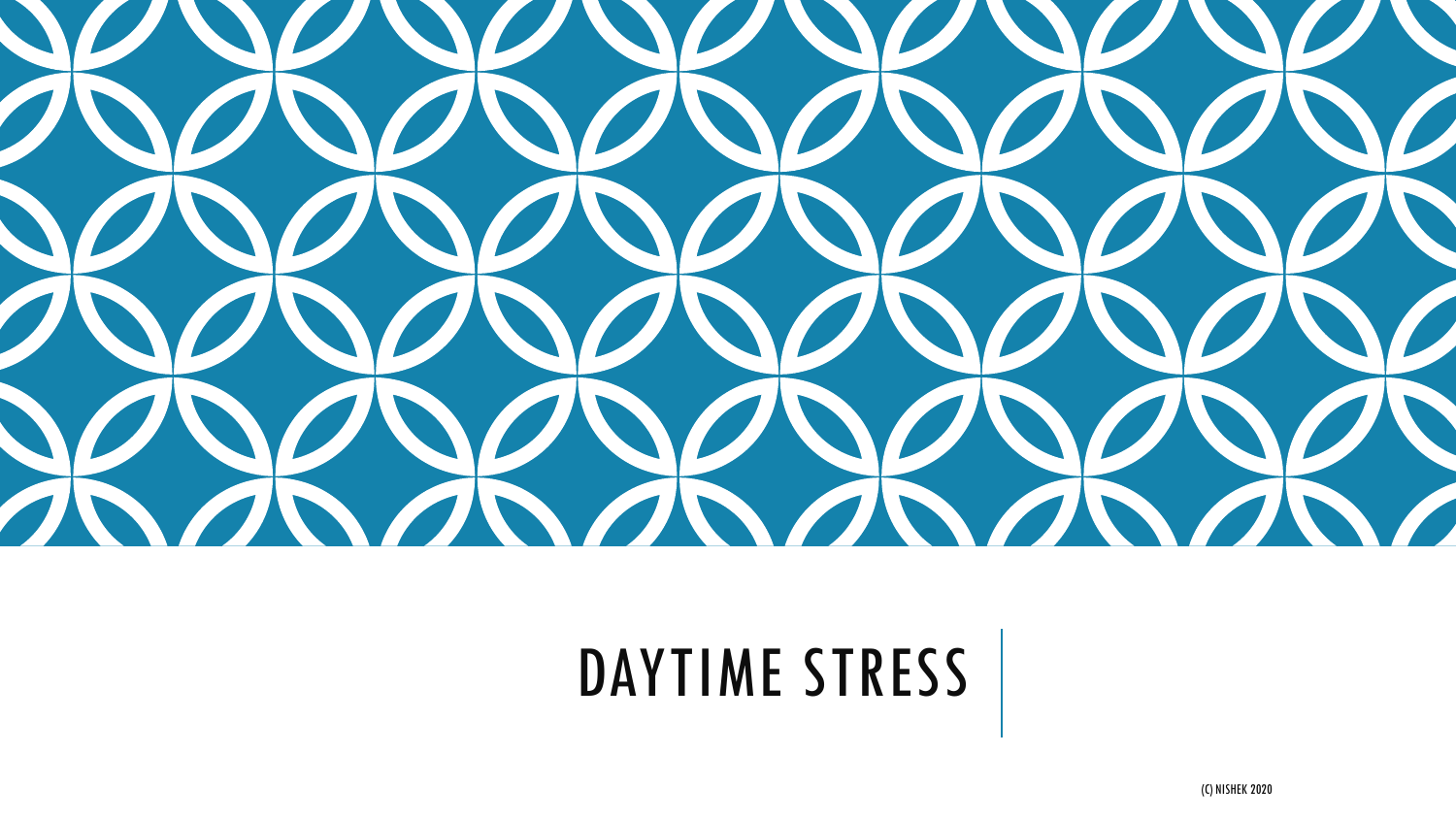## WE ARE OVERLOADED

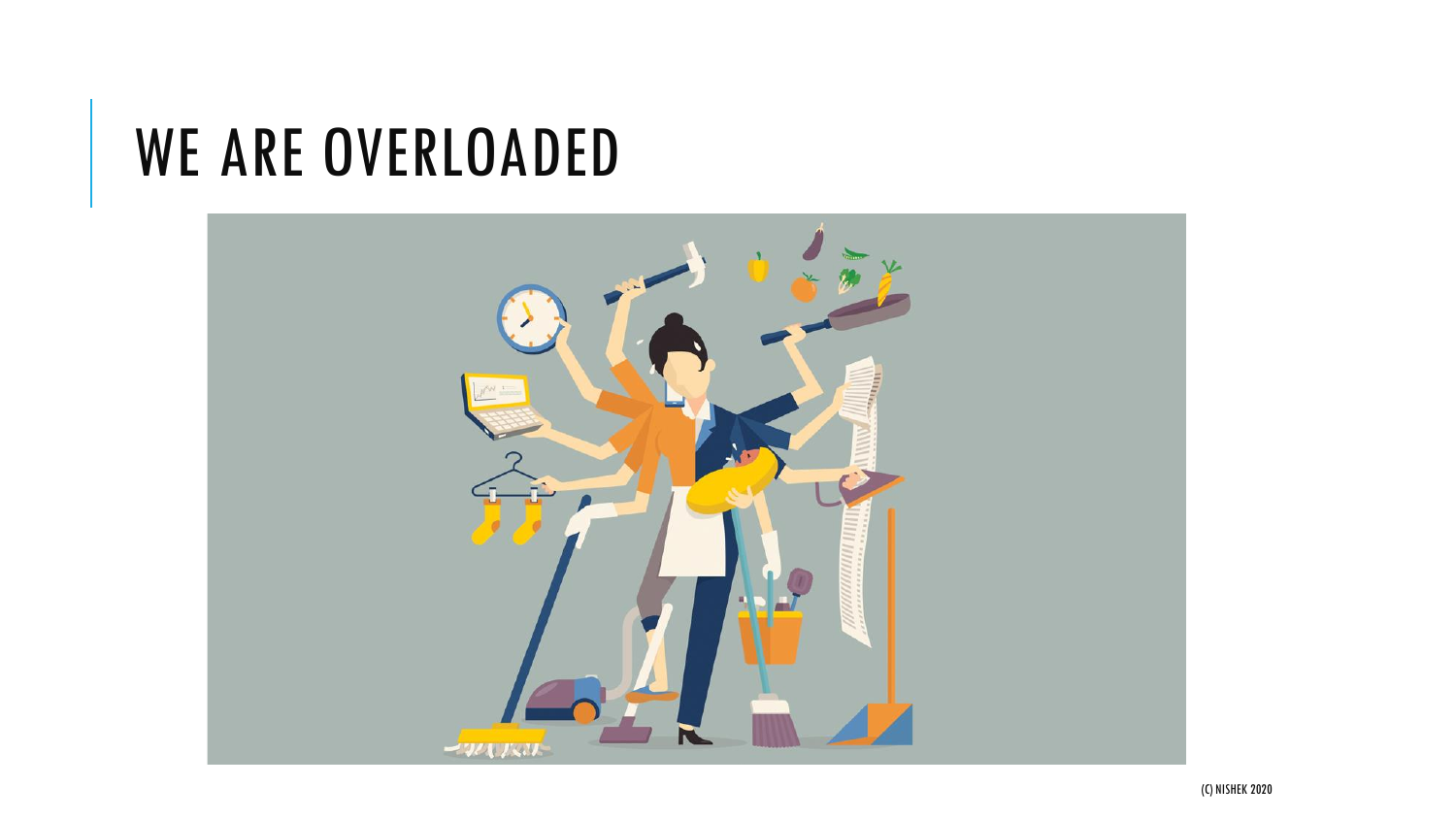#### **ADRENAL HYPERTROPHY (**TOO MUCH OF A GOOD THING)

Higher rates of melancholic depression

Agitation/Mood swings

Insomnia

Loss of appetite

Weight gain (around middle)

Puffy face, acne, other skin changes

Elevated blood pressure/rapid heart rate

Poor libido

Excessive thirst

Muscle Aches

"Tired but Wired"

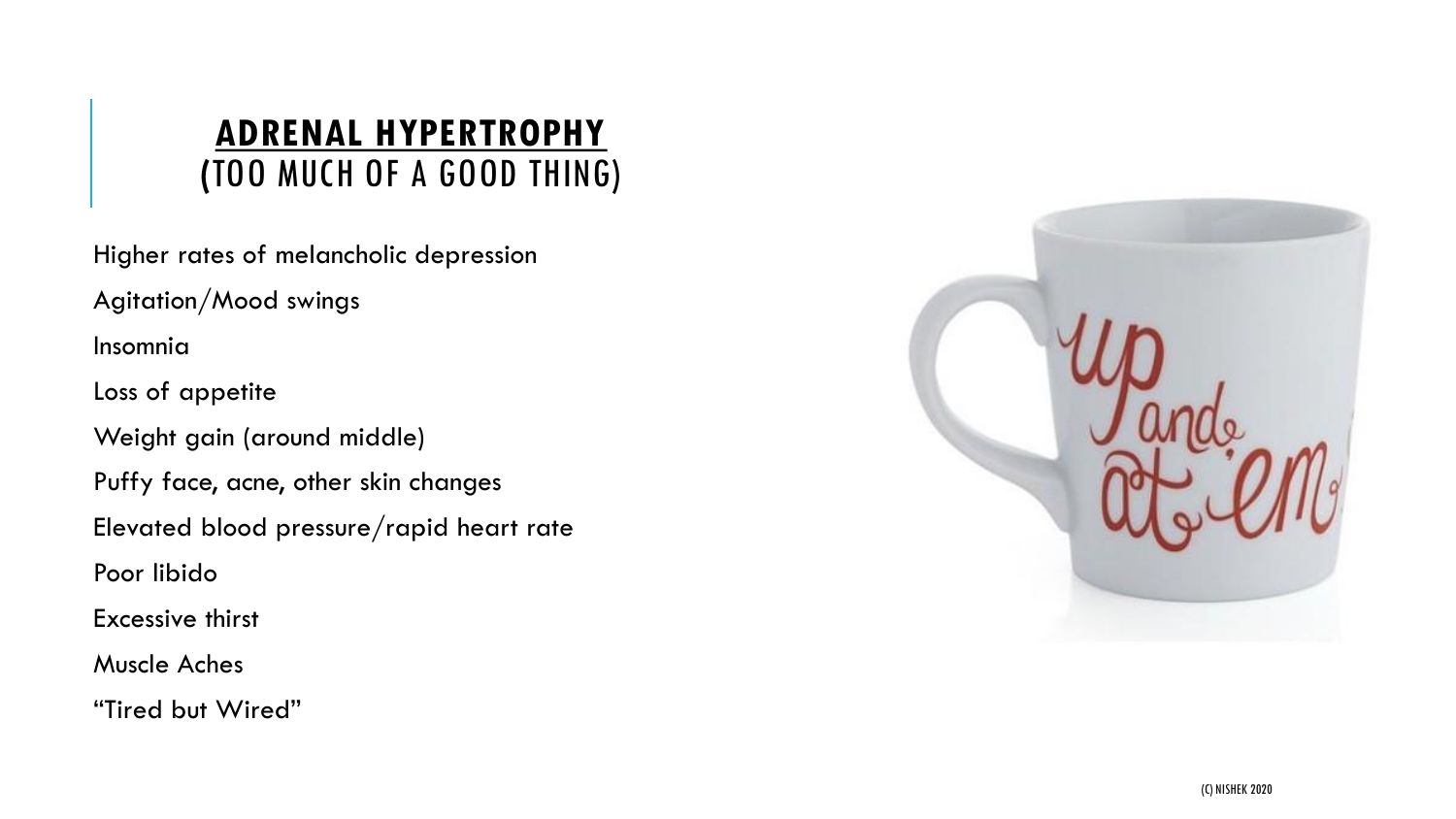## WHAT MAY HELP?

Stabilize blood sugar:

- Eat within 30 minutes of waking (fasting may provoke cortisol response)
- Reduce caffeine or change delivery method ("bullet proof" or collagen)
- 64 oz of water, daily
- 30-60 minutes of movement

Stabilize adrenal outputs:

- methylated B-vitamins
- Adaptogens: Rhodiola, Schisandra, Holy Basil
- Phosphatidyl Serine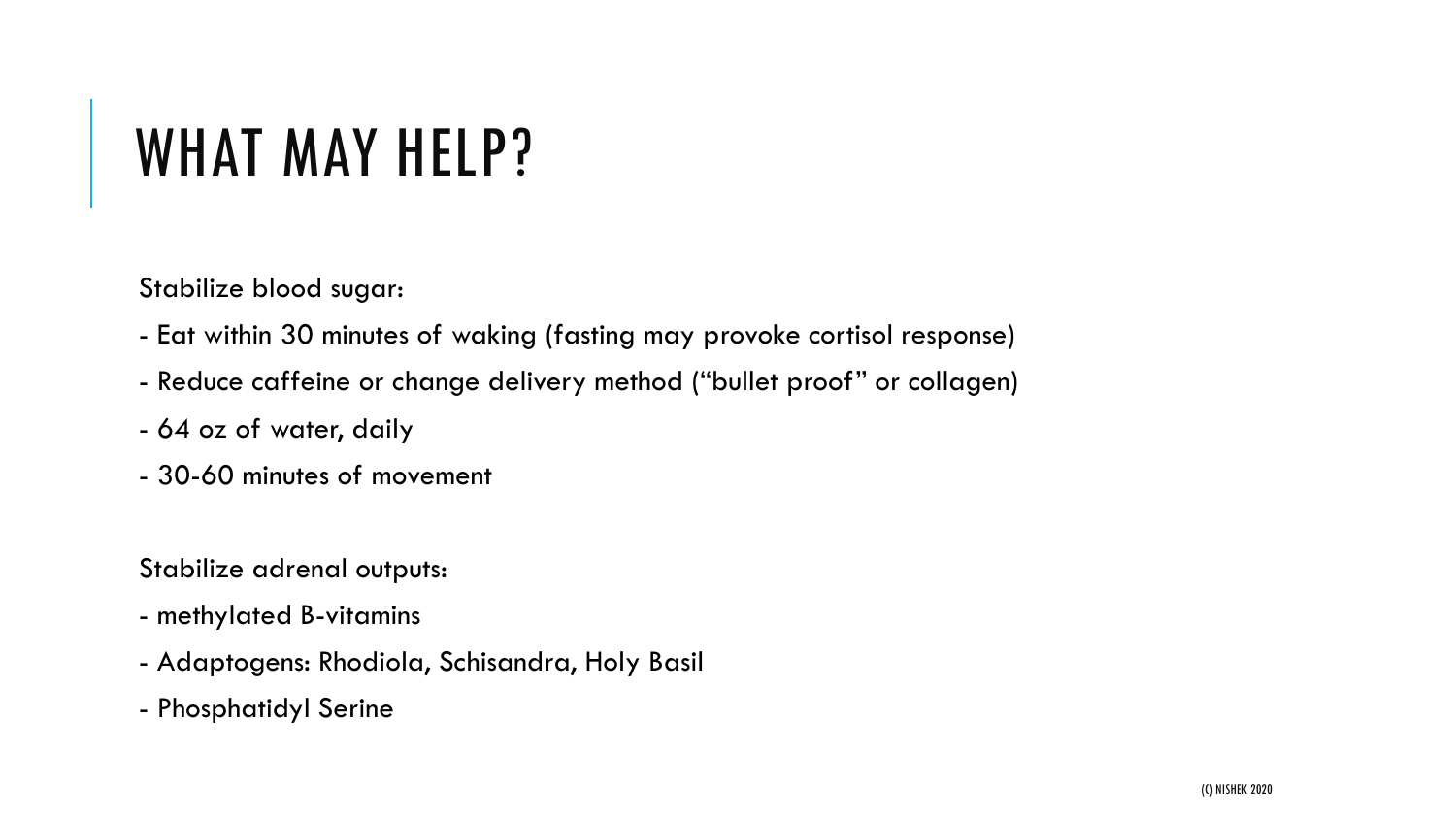## LOW CORTISOL ("ADRENAL FATIGUE")

Fatigue

Gain or loss of weight

Muscle wasting/weakness

Shortness of breath

Changes in skin (drying, wrinkling, yellowing)

Down regulation of thyroid function

**Constipation** 

"Brain fog"

Headaches, all over aching

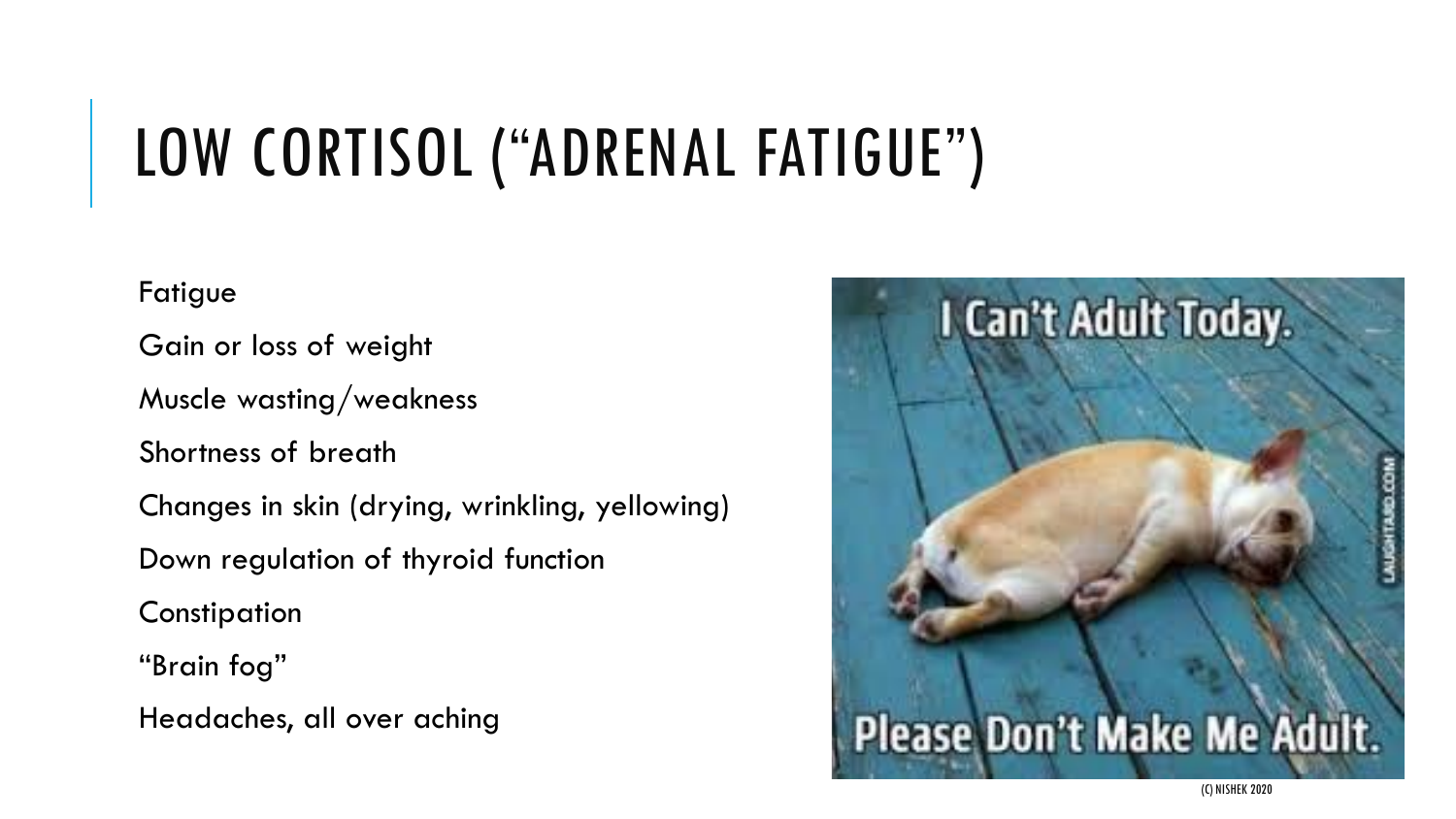## WHAT MAY HELP?

Stabilize blood sugar:

- Eat within 30 minutes of waking (fasting may provoke cortisol response)
- Reduce caffeine or change delivery method (green tea)
- 64 oz of water, daily
- 30-60 minutes of movement

Support adrenal output/management:

- Ashwaganda, Ginseng
- Licorice (tea, tincture, extracts)
- DHEA (\*CAUTION)
- Methylated B's, Vitamin C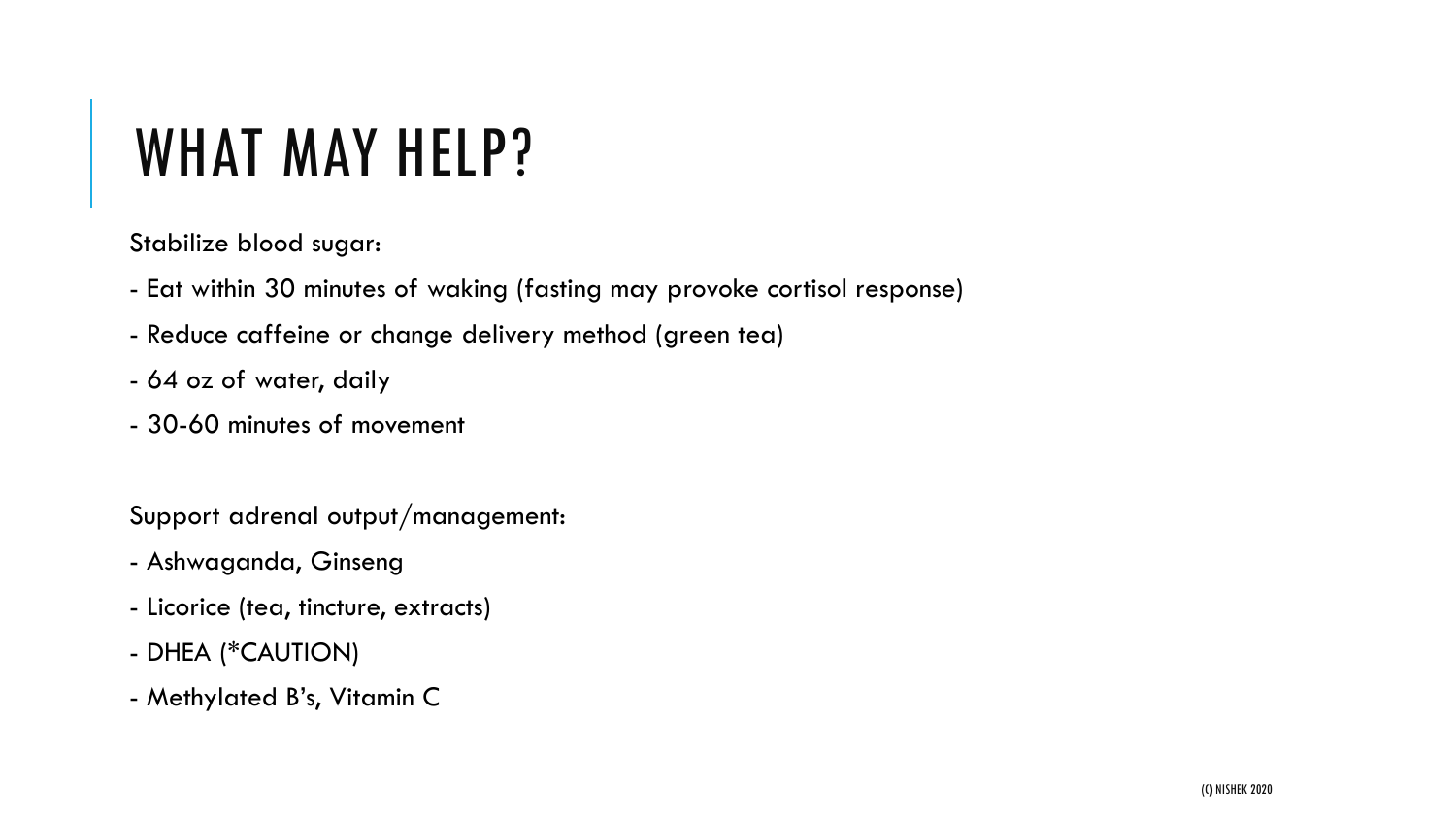## IN THE MOMENT STRESS RELIEF

"200 mg of Zen"

Lavela WS1265 (Integrative Therapeutics)

Kalmerite (Wise Woman Herbals)

Liposomal L-Theanine (NutriDyn)

MagMind (Jarrow)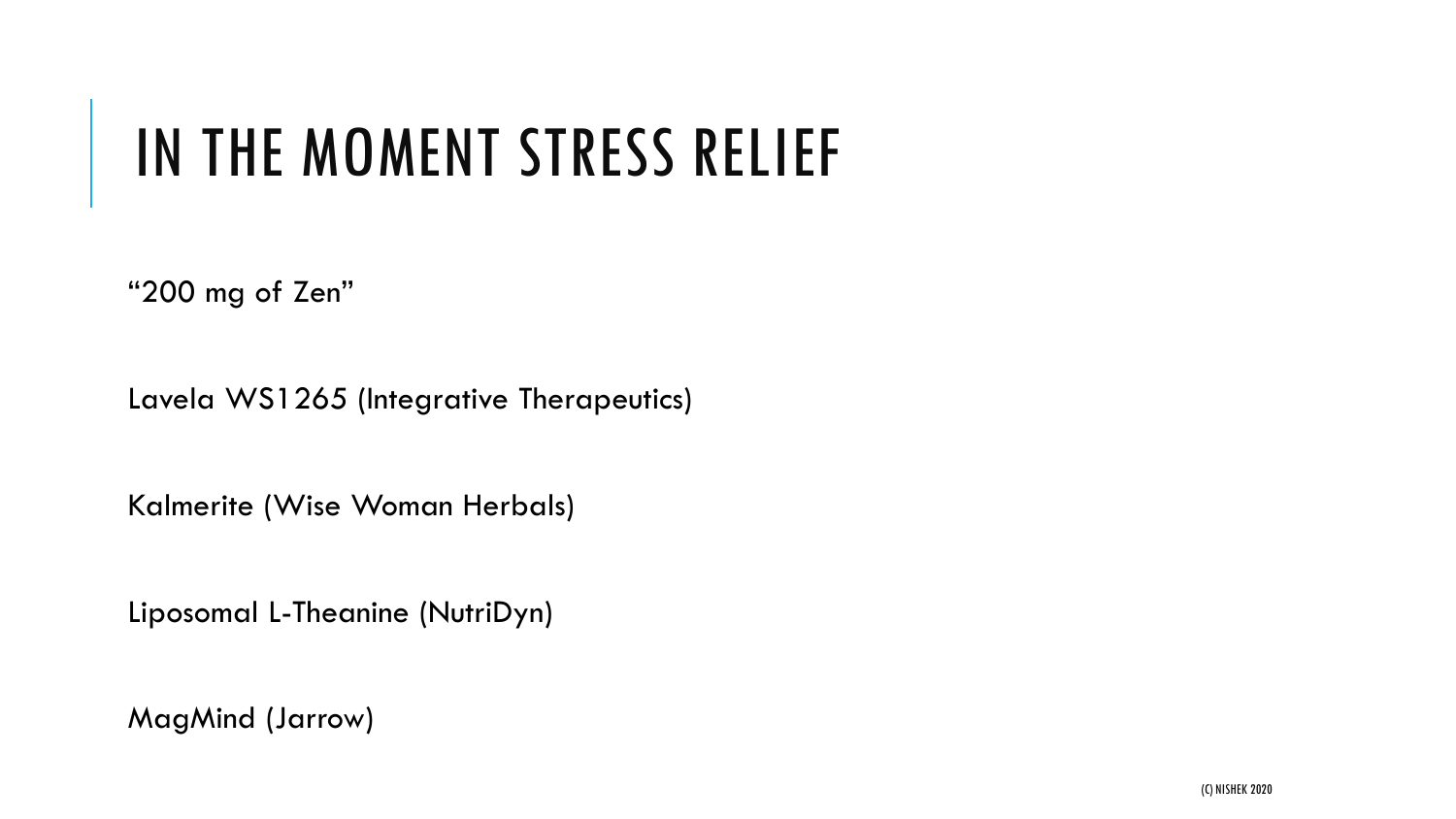## DEPRESSION/LACK OF MOTIVATION

Inflammation Support:

- Essential fatty acids (fish oil EPA dominant)
- Turmeric, Boswellia, Quercetin, Humulus/Hops, Rosemary, Ginger

Blood sugar stability

Natural light and fresh air (\*Happy Light/SAD lights)

Professional mental health support

Respite/In-home Support

Human Connection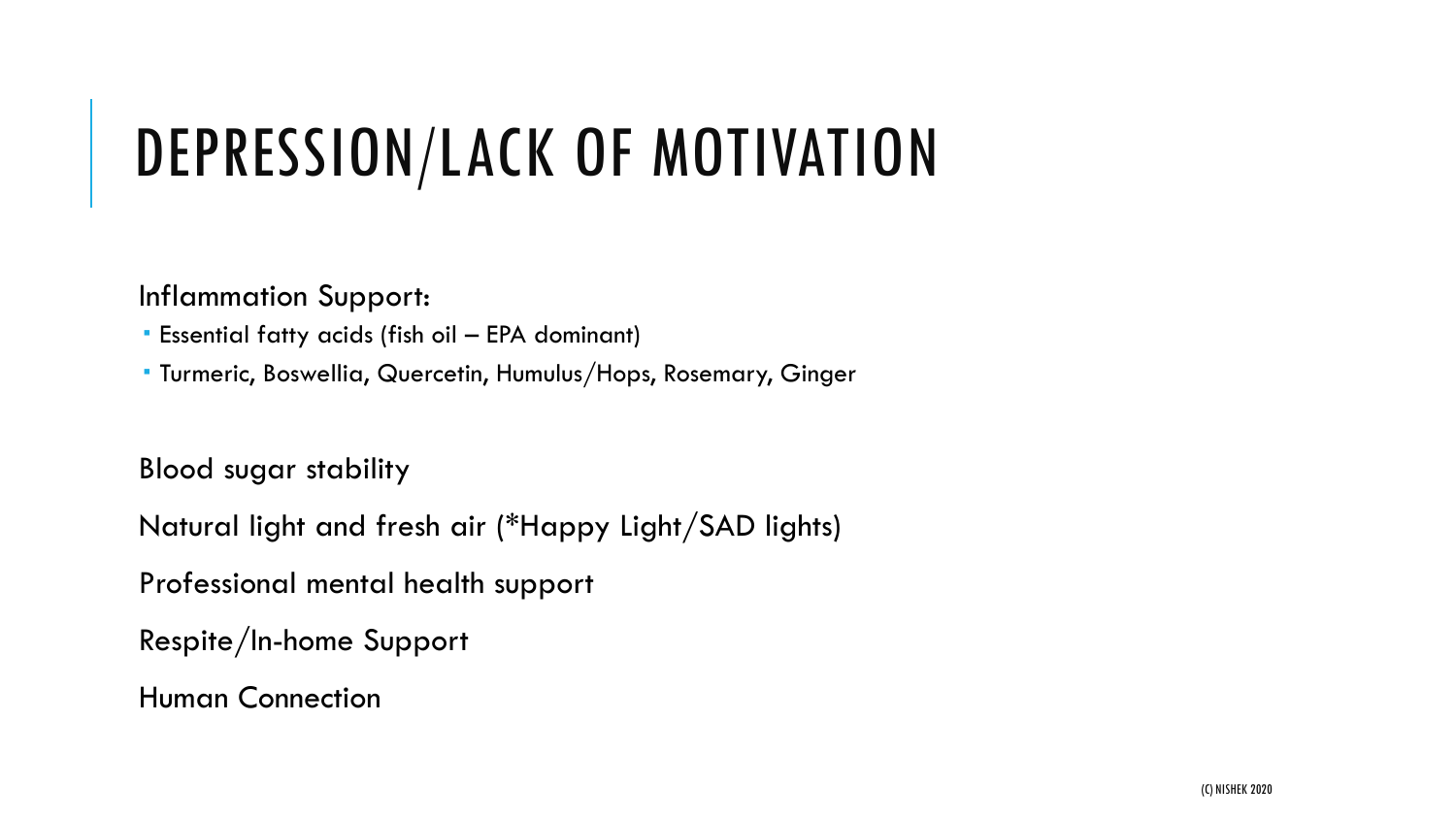## HOW'S YOUR BREATHING?

Sleep Apnea

Screen Apnea

Sympathetic Breathing (rapid, shallow)

Shoulder/chest breathing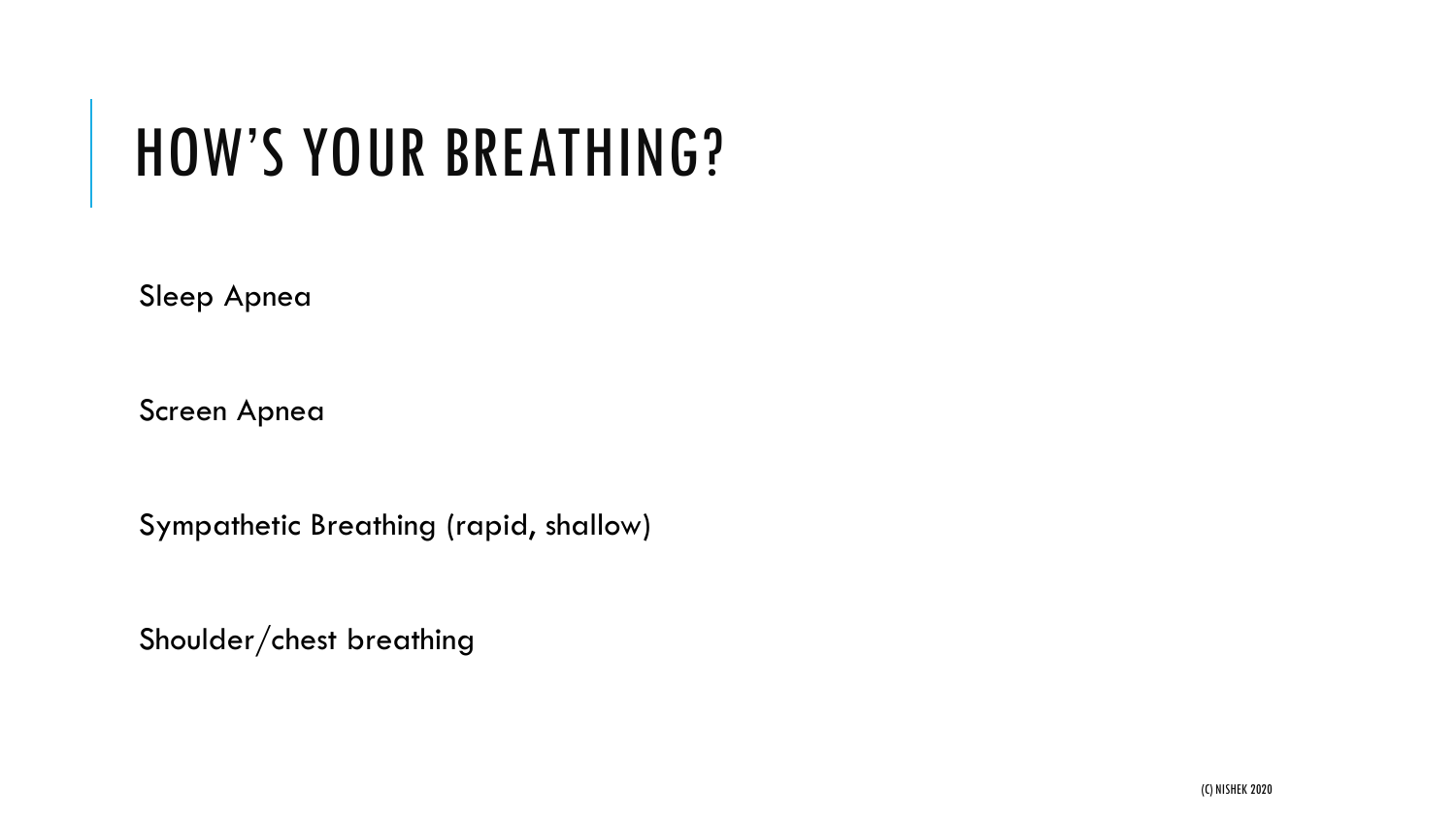## TIME TO VISIT THE DOC?

Hypothyroidism or Autoimmune Thyroiditis/Hashimoto's (TSH, free T4, TPO, anti-TG, reverse T3)

Anemia or Iron Deficiency (CBC, ferritin, iron panel)

Hormone Imbalance (cycle day 3-5 and 21 for women, anytime for men)

Women: Estradiol, FSH/LH, testosterone (free & total), progesterone (day 21)

Men: testosterone panel, estradiol

Inflammation Markers (hs-CRP, sed rate, ferritin)

Blood Sugar Stability (fasting & 2 hr – PP glucose & insulin, HA1C)

Nutrient Deficiencies: Vit D, B12, folate, iron (again)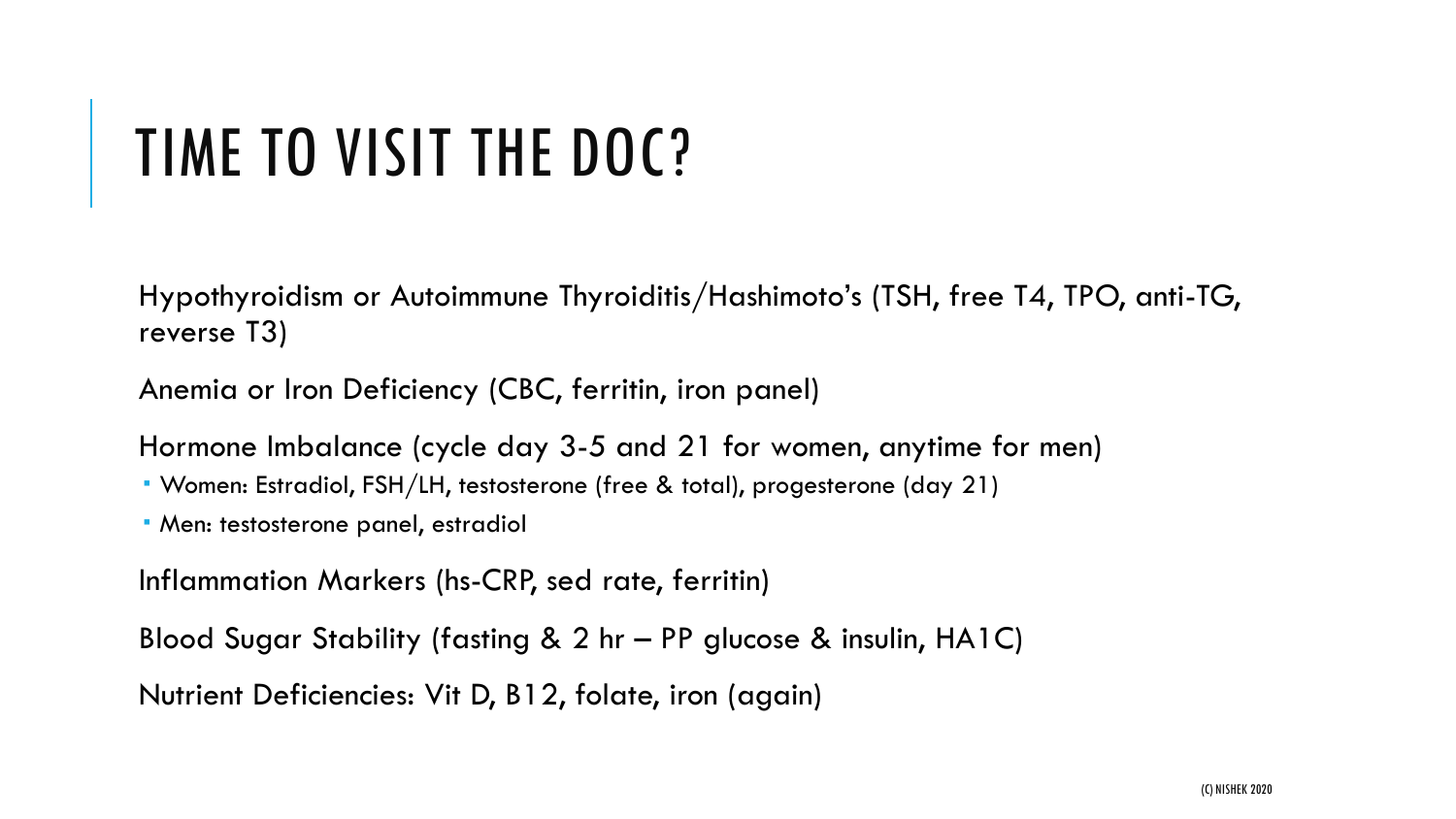## ADDITIONAL FUNCTIONAL PROVIDER TESTING

Salivary Cortisol Testing

Urinary Organic Acids

Comprehensive Digestion Analysis

DUTCH Testing (comprehensive hormones)

Food Intolerance Testing

Micronutrient Analysis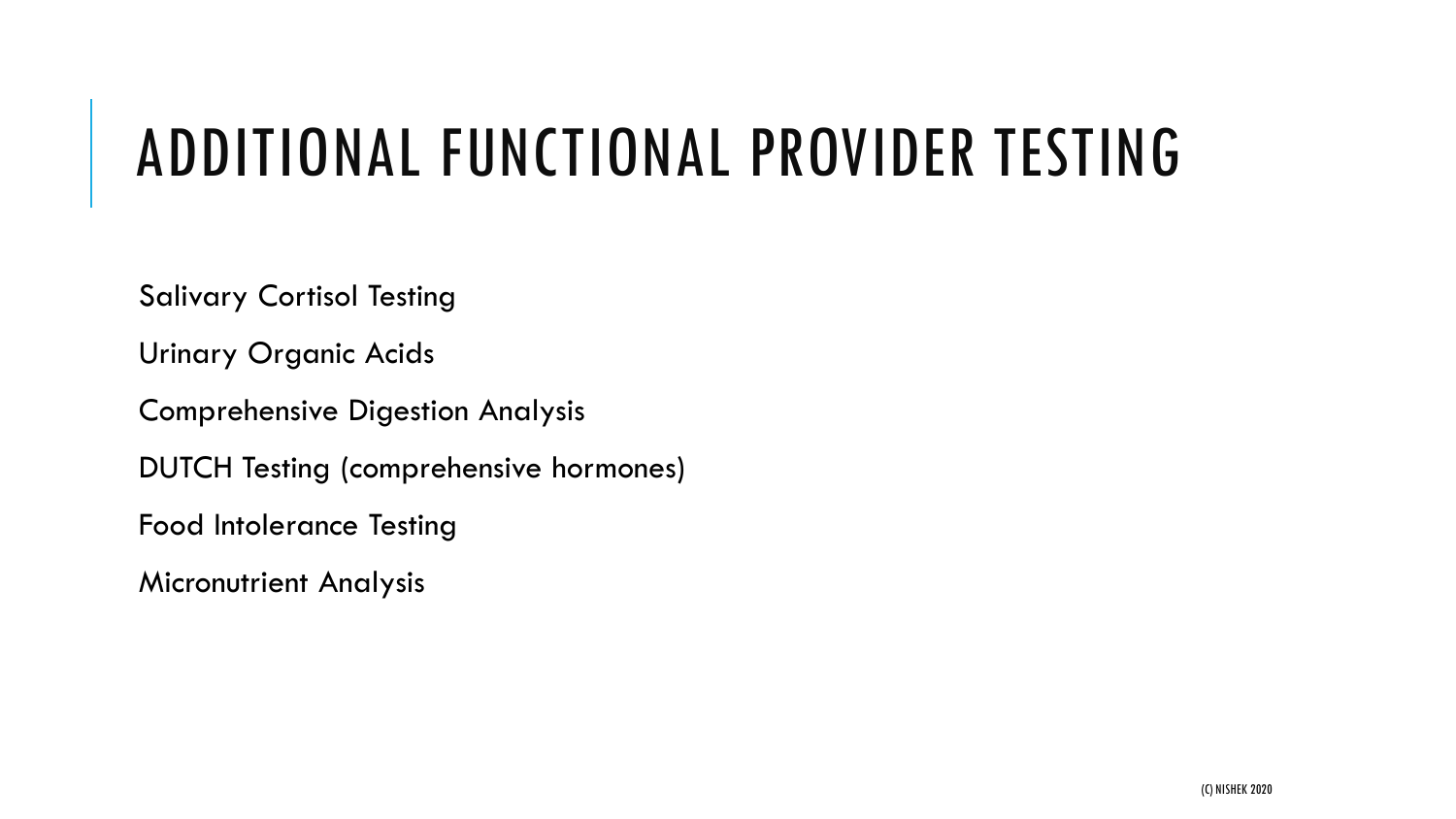## HOLISTIC SERVICES

Acupuncture (solo or community)

Massage

Biofeedback

Cranial Sacral

Yoga Therapy

Much more that I'm not thinking of, I'm sure!